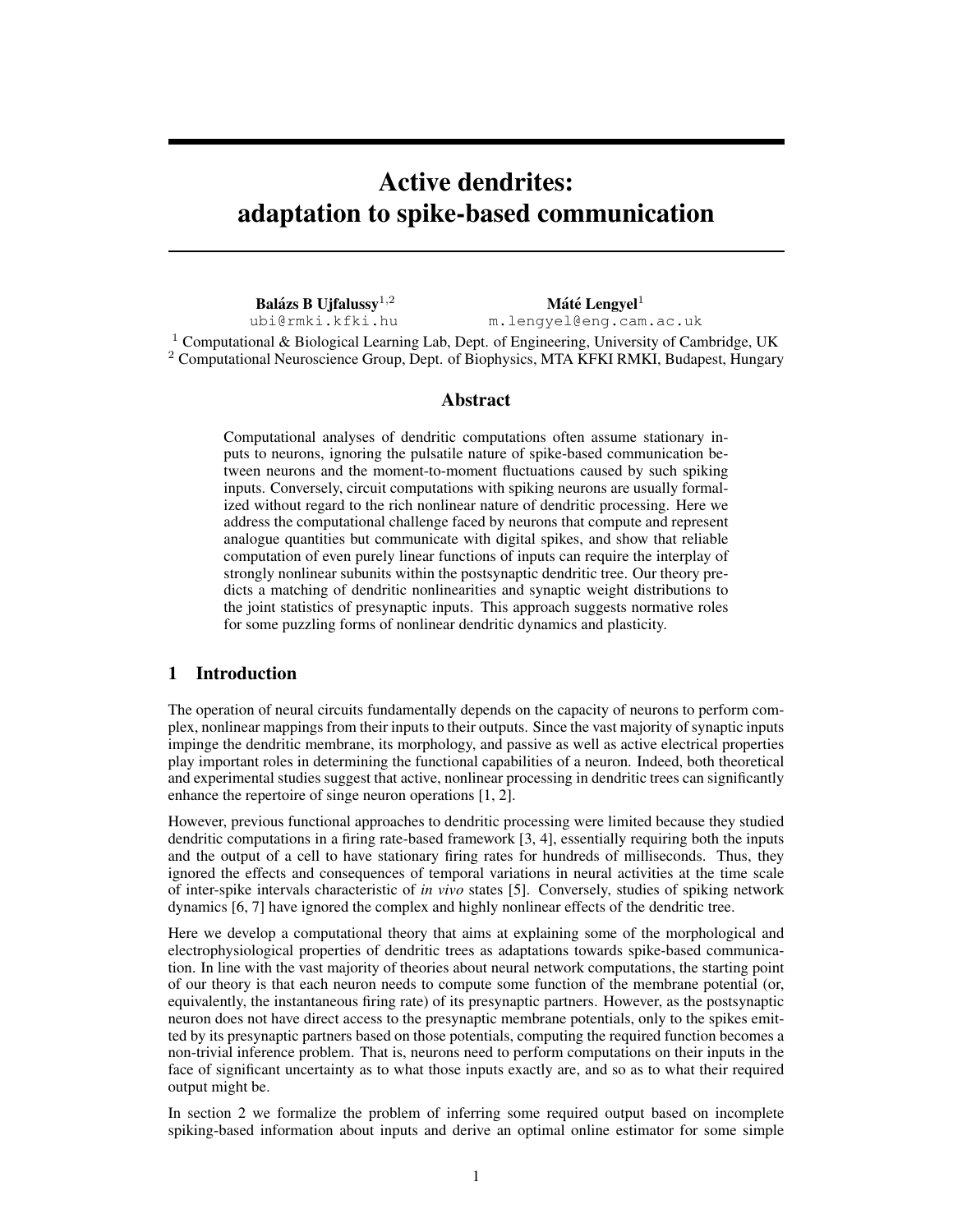but tractable cases. In section 3 we show that the optimal estimator exhibits highly nonlinear behavior closely matching aspects of active dendritic processing, even when the function of inputs to be computed is purely linear. We also present predictions about how the statistics of presynaptic inputs should be matched by the clustering patterns of synaptic inputs onto active subunits of the dendritic tree. In section 4 we discuss our findings and ways to test our predictions experimentally.

## 2 Estimation from correlated spike trains

#### 2.1 The need for nonlinear dendritic operations

Ideally, the (subthreshold) dynamics of the somatic membrane potential,  $v(t)$ , should implement some nonlinear function,  $f(\mathbf{u}(t))$ , of the presynaptic membrane potentials,  $\mathbf{u}(t)$ .<sup>1</sup>

$$
\tau \frac{\mathrm{d}v(t)}{\mathrm{d}t} = f(\mathbf{u}(t)) - v(t) \tag{1}
$$

However, the presynaptic membrane potentials cannot be observed directly, only the presynaptic spike trains  $s_{0:t}$  that are stochastic functions of the presynaptic membrane potential trajectories. Therefore, to minimise squared error, the postsynaptic membrane potential should represent the mean of the posterior over possible output function values it should be computing based on the input spike trains:

$$
\tau \frac{\mathrm{d}v(t)}{\mathrm{d}t} \simeq \int f(\mathbf{u}(t)) \mathrm{P}(\mathbf{u}(t)|\mathbf{s}_{0:t}) \mathrm{d}\mathbf{u}(t) - v(t) \tag{2}
$$

Biophysically, to a first approximation, the somatic membrane potential of the postsynaptic neuron can be described as some function(al), f, of the local dendritic membrane potentials,  $\mathbf{v}^{\mathrm{d}}(t)$ 

$$
\tau \frac{\mathrm{d}v(t)}{\mathrm{d}t} = \tilde{f}(\mathbf{v}^{\mathrm{d}}(t)) - v(t) \tag{3}
$$

This is interesting because Pfister et al. [11, 12] have recently suggested that short-term synaptic plasticity arranges for each local dendritic postsynaptic potential,  $v_i^d$ , to (approximately) represent the posterior mean of the corresponding presynaptic membrane potential:

$$
v_i^{\mathrm{d}}(t) \simeq \int u_i(t) \, \mathrm{P}(u_i(t)|s_{i,0:t}) \, \mathrm{d}u_i \tag{4}
$$

Thus, it would be tempting to say that in order to achieve the computational goal of Eq. 2, the way the dendritic tree (together with the soma) should integrate these local potentials, as given by  $f$ , should be directly determined by the function that needs to be computed:  $f = f$ . However, it is easy to see that in general this is going to be incorrect:

$$
f\left(\int \mathbf{u}(t) \prod_{i} P(u_i(t)|s_{i,0:t}) \, \mathrm{d}\mathbf{u}(t)\right) \neq \int f(\mathbf{u}(t)) P(\mathbf{u}(t)|\mathbf{s}_{0:t}) \, \mathrm{d}\mathbf{u}(t) \tag{5}
$$

where the l.h.s. is what the neuron implements (eqs. 3-4) and the r.h.s. is what it should compute (eq. 2). The equality does not hold in general when *f* is non-linear or  $P(u(t)|s_{0:t})$  does not factorise.

In the following, we are going to consider the case when the function,  $f(\mathbf{u})$ , is a purely linear combination of synaptic inputs,  $f(\mathbf{u}) = \sum_i c_i u_i$ . Such linear transformations seem to suggest linear dendritic operations and, in combination with a single global 'somatic' nonlinearity, they are often assumed in neural network models and descriptive models of neuronal signal processing [10]. However, as we will show below, estimation from the spike trains of multiple correlated presynaptic neurons requires a non-linear integration of inputs even in this case.

<sup>&</sup>lt;sup>1</sup>Dynamics of this form are assumed by many neural network models, though the variables  $\bf{u}$  and  $\bf{v}$  are usually interpreted as instantaneous firing rates rather than membrane potentials [10]. However, just as in our case (Eq. 8), the two are often taken to be related through a simple non-linear function which thus makes the two frameworks essentially isomorphic.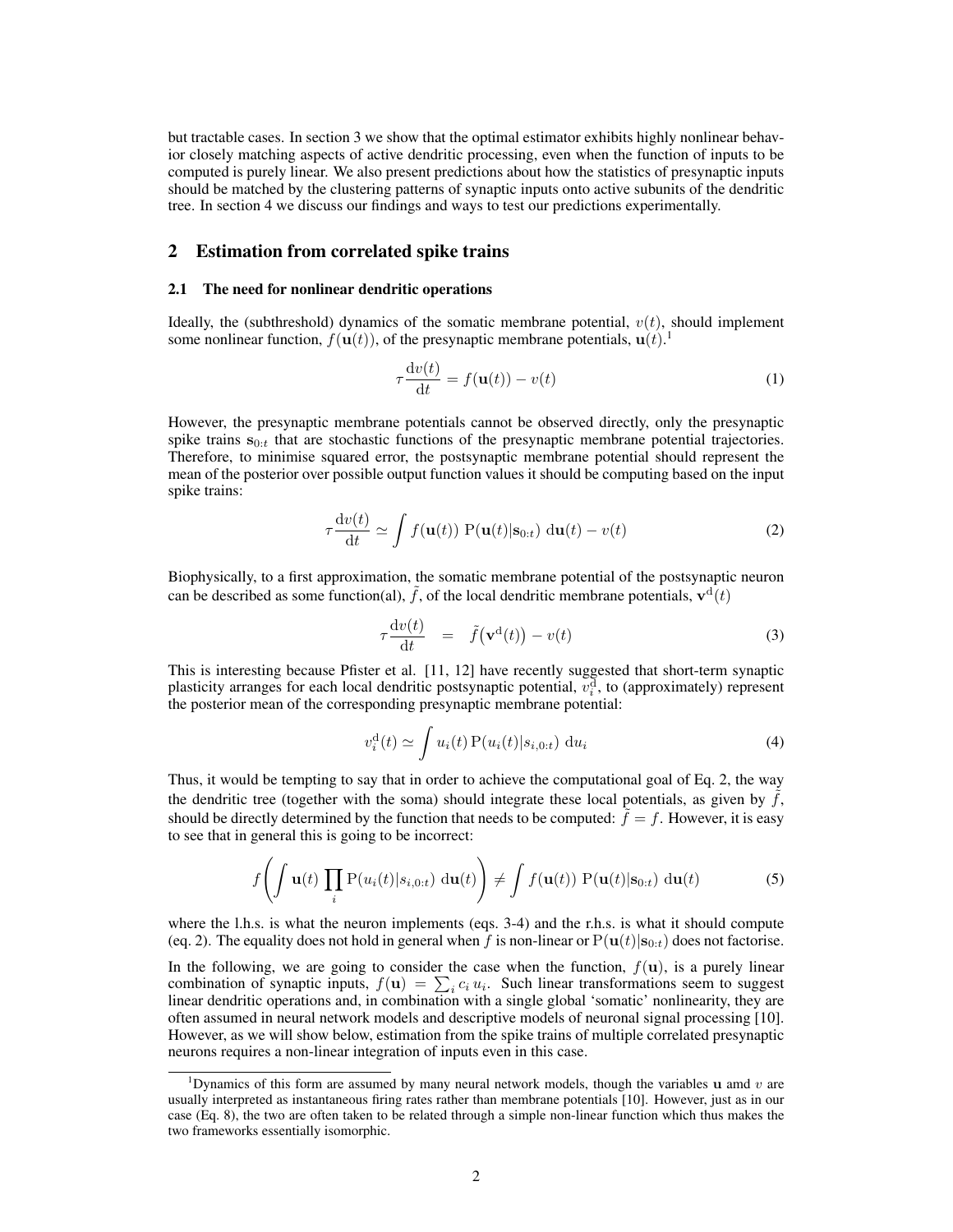## 2.2 The mOU-NP model

We assume that the hidden dynamics of presynaptic membrane potentials are described by a multivariate Ornstein–Uhlenbeck (mOU) process (discretised in time into  $\delta t \to 0$  time bins, thus formally yielding an AR(1) process):

$$
\mathbf{u}_t = \mathbf{u}_{t-\delta t} + \frac{1}{\tau} (u_0 - \mathbf{u}_{t-\delta t}) \delta t + \mathbf{q}_t \sqrt{\delta t}, \qquad \mathbf{q}_t \stackrel{\text{iid}}{\sim} \mathcal{N}(\mathbf{0}, \mathbf{Q}) \tag{6}
$$

$$
= \alpha \mathbf{u}_{t-\delta t} + \mathbf{q}_t \sqrt{\delta t} + \frac{\delta t}{\tau} u_0 \tag{7}
$$

where we described all neurons with the same parameters:  $u_0$ , the resting potential and  $\tau$ , the membrane time constant (with  $\alpha = 1 - \frac{\delta t}{\tau}$ ). Importantly, Q is the covariance matrix parametrising the correlations between the subthreshold membrane potential fluctuations of presynaptic neurons.

Spiking is described by a nonlinear-Poisson (NP) process where the instantaneous firing rate, *r*, is an exponential function of *u* with exponent  $\beta$  and "baseline rate" *g*:

$$
r(u) = g e^{\beta u} \tag{8}
$$

and the number of spikes emitted in a time bin, *s*, is Poisson with this rate:

$$
P(s|u) = \text{Poisson}(s; \delta t \, r(u))\tag{9}
$$

The spiking process itself is independent i.e., the likelihood is factorised across cells:

$$
P(s|u) = \prod_{i} P(s_i|u_i)
$$
\n(10)

#### 2.3 Assumed density filtering in the mOU-NP model

Our goal is to derive the time evolution of the posterior distribution of the membrane potential,  $P(\mathbf{u}_t|\mathbf{s}_{0:t})$ , given a particular spiking pattern observed. Ultimately, we will need to compute some function of u under this distribution. For linear computations (see above), the final quantity of interest depends on  $\sum_i c_i u_i$  which in the limit (of many presynaptic cells) is going to be Gaussiandistributed, and as such only dependent on the first two moments of the posterior. This motivates us to perform assumed density filtering, by which we substitute the true posterior with a momentmatched multivariate Gaussian in each time step,  $P(\mathbf{u}_t|\mathbf{s}_{0:t}) \simeq \mathcal{N}(\mathbf{u}_t;\boldsymbol{\mu}_t,\boldsymbol{\Sigma}_t)$ .

After some algebra (see Appendix for details) we obtain the following equations for the time evolution of the mean and covariance of the posterior under the generative process defined by Eqs. 7-10:

$$
\dot{\boldsymbol{\mu}} = \frac{1}{\tau}(u_0 - \boldsymbol{\mu}) + \beta \boldsymbol{\Sigma} (\mathbf{s}(t) - \boldsymbol{\gamma}) \tag{11}
$$

$$
\dot{\Sigma} = \frac{2}{\tau} (\Sigma_{OU} - \Sigma) - \beta^2 \Sigma \Gamma \Sigma \tag{12}
$$

where  $s_i(t)$  is the spike train of presynaptic neuron *i* represented as a sum of Dirac-delta functions,  $\gamma(\Gamma)$  is a vector (diagonal matrix) whose elements  $\gamma_i = \Gamma_{ii} = g e^{\beta \mu_i + \frac{\beta^2 \Sigma_{ii}}{2}}$  are the estimated firing rates of the neurons, and  $\Sigma_{OU} = \frac{Q\tau}{2}$  is the prior covariance matrix of the presynaptic membrane potentials in the absence of any observation.

#### 2.4 Modelling correlated *up* and *down* states

The mOU-NP process is a convenient and analytically tractable way to model correlations between presynaptic neurons but it obviously falls short of the dynamical complexity of cortical ensembles in many respects. Following and expanding on [12], here we considered one extension that allowed us to model coordinated changes between more hyper- and depolarised states across presynaptic neurons, such as those brought about by cortical *up* and *down* states.

In this extension, the 'resting' potential of each presynaptic neuron,  $u_0$ , could switch between two different values, *u*up and *u*down, and followed first order Markovian dynamics. *Up* and *down* states in cortical neurons are not independent but occur synchronously [13]. To reproduce these correlations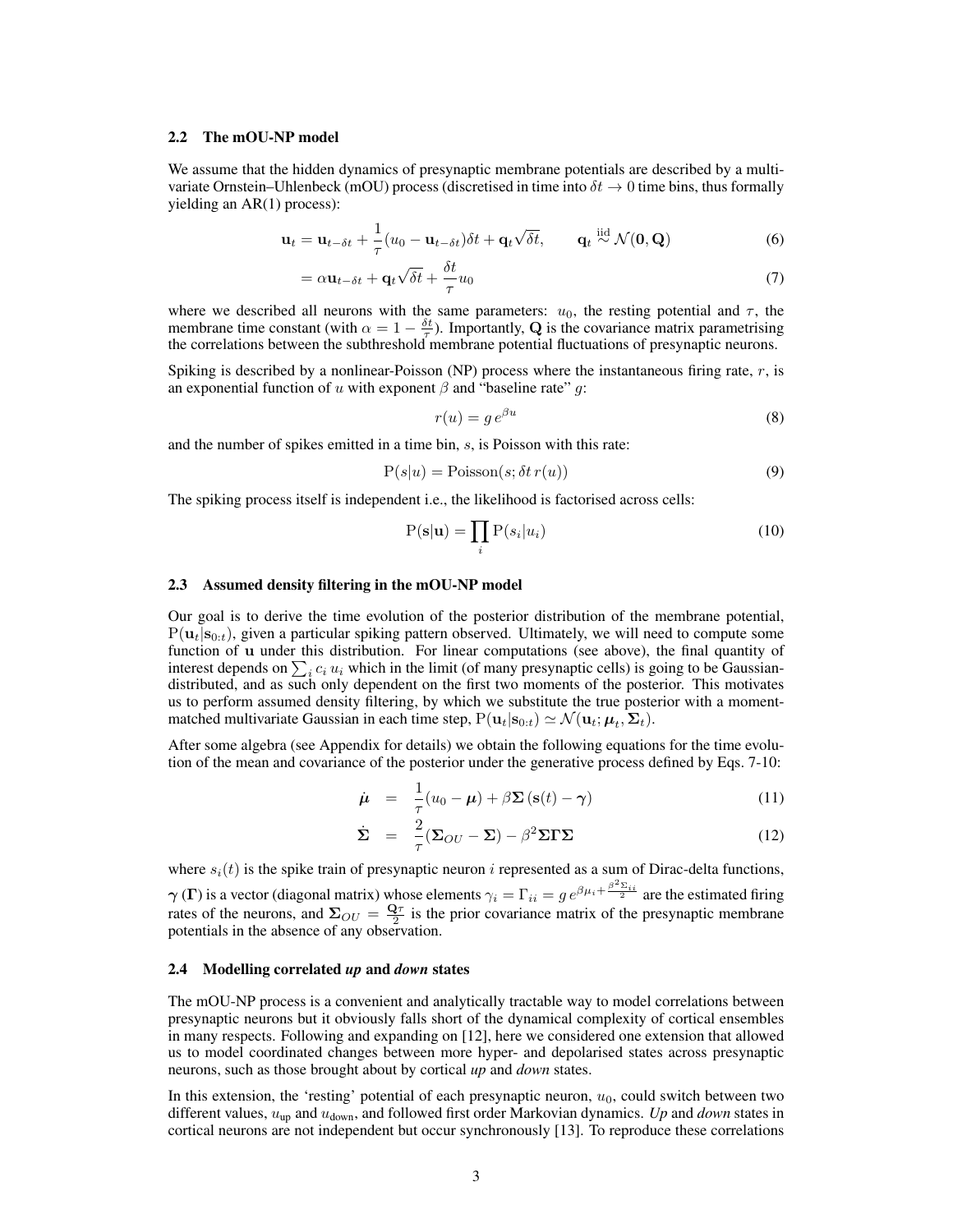

Figure 1: Simulation of the optimal estimator in the case of two presynaptic spikes with different time delays ( $\Delta t$ ). A: The posterior means (Aa), variances,  $\Sigma_{ii}$ , and the covariance,  $\Sigma_{12}$  (Ab). The dynamics of the postsynaptic membrane potential, *v* (Ad) is described by Eq. 1, where  $f(\mathbf{u}) =$  $u_1 + u_2$  (Ac). B: The same as A on an extended time scale. C: The nonlinear summation of two EPSPs, characterised by the ratio of the actual EPSP (cyan on Ad) and the linear sum of two individual EPSPs (grey on Ad) is shown for different delays and correlations between the presynaptic neurons. The summation is sublinear if the presynaptic neurons are positively correlated, whereas negative correlations imply supralinear summation.

we introduced a global, binary state variable, *x* that influenced the Markovian dynamics of the resting potential of individual neurons (see Appendix and Fig. 2A). Unfortunately, an analytical solution to the optimal estimator was out of reach in this case, so we resorted to particle filtering [14] to compute the output of the optimal estimator.

## 3 Nonlinear dendrites as near-optimal estimators

#### 3.1 Correlated Ornstein-Uhlenbeck process

First, we analysed the estimation problem in case of mOU dynamics where we could derive an optimal estimator for the membrane potential. Postsynaptic dynamics needed to follow the linear sum of presynaptic membrane potentials. Figure 1 shows the optimal postsynaptic response (Eqs. 11-12) after observing a pair of spikes from two correlated presynaptic neurons with different time delays. When one of the cells (black) emits a spike, this causes an instantaneous increase not only in the membrane potential estimate of the neuron itself but also in those of all correlated neurons (red neuron in Fig. 1Aa and Ba). Consequently, the estimated firing rate,  $\gamma$ , of both cells increases. Albeit indirectly, a spike also influences the uncertainty about the presynaptic membrane potentials – quantified by the posterior covariance matrix. A spike itself does not change this covariance directly, but since it increases estimated firing rates, the absence of even more spikes in the subsequent period becomes more informative. This increased information rate following a spike decreases estimator uncertainty about true membrane potential values for a short period (Fig. 1Ab and Bb). However, as the estimated firing rate decreases back to its resting value nearly exponentially after the spike, the estimated uncertainty also returns back to its steady state.

Importantly, the instantaneous increase of the posterior means in response to a spike is proportional to the estimated uncertainty about the membrane potentials and to the estimator's current belief about the correlations between the neurons. As each spike influences not only the mean estimate of the membrane potentials of other correlated neurons but also the uncertainty of these estimates, the effect of a spike from one cell on the posterior mean depends on the spiking history of all other correlated neurons (Fig. 1Ac-Ad).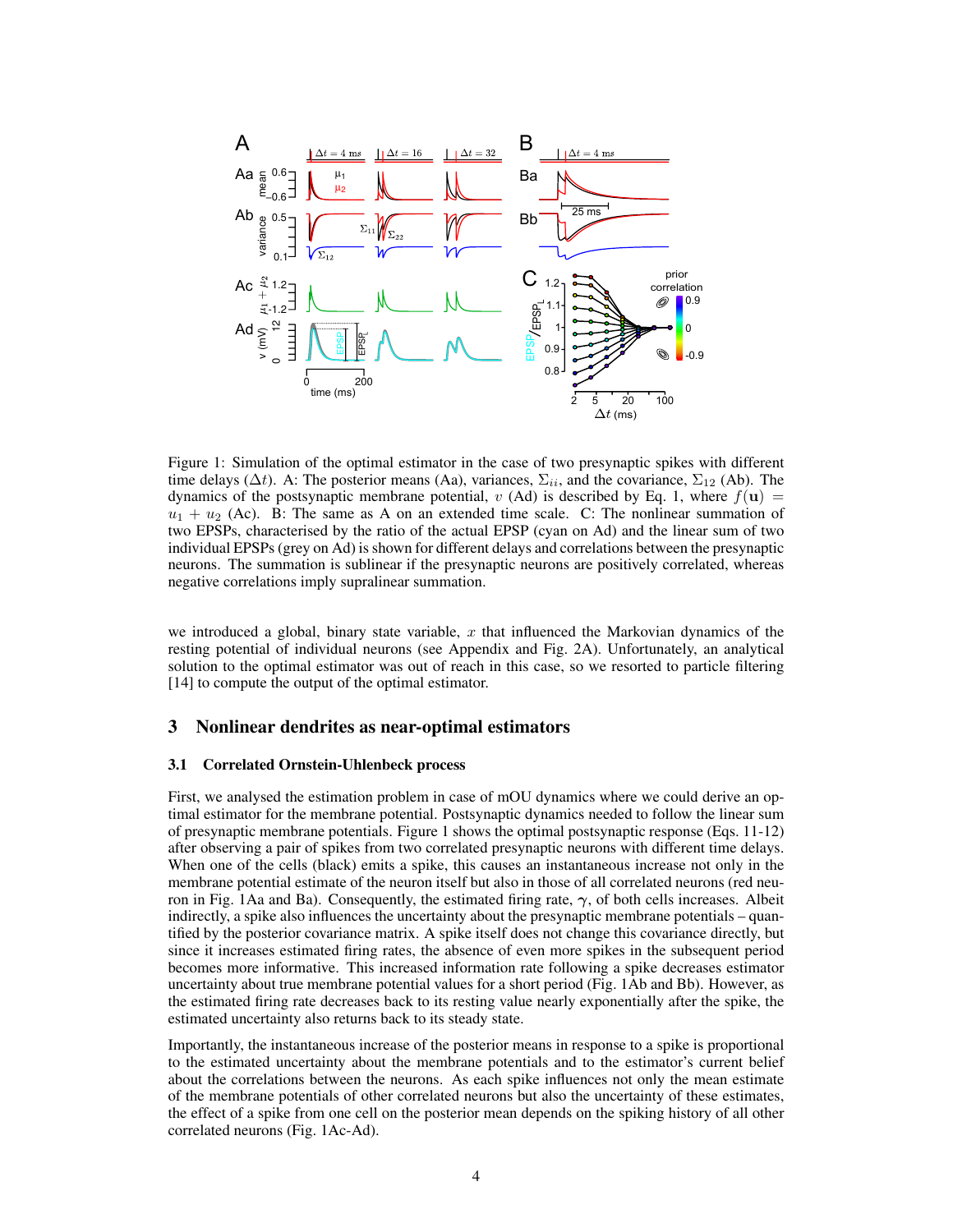In the example shown in Fig. 1, the postsynaptic dynamics is required to compute a purely linear sum of two presynaptic membrane potentials,  $f(u) = u_1 + u_2$ . However, depending on the prior correlation between the two presynaptic neurons and the time delay between the two spikes, the amplitude of the postsynaptic membrane potential change evoked by the pair of spikes can be either larger or smaller than the linear sum of the individual excitatory postsynaptic potentials (EPSPs) (Fig. 1Ad, C). EPSPs from independent neurons are additive, but if the presynaptic neurons are positively correlated then their spikes convey redundant information and they are integrated sublinearly. Conversely, simultaneous spikes from negatively correlated presynaptic neurons are largely unexpected and induce supralinear summation. The deviation from the linear summation is proportional to the magnitude of the correlation between the presynaptic neurons (Fig. 1C).

We compared the nonlinear integration of the inputs in the optimal estimator with experiments measuring synaptic integration in the dendritic tree of neurons. For a passive membrane, cable theory [15] implies that inputs are integrated linearly only if they are on electronically separated dendritic branches, but reduction of the driving force entails a sublinear interaction between co-localised inputs. Moreover, it has been found that active currents, the  $I_A$  potassium current in particular, also contribute to the sublinear integration within the dendritic tree [16, 17]. Our model predicts that inputs that are integrated sublinearly are positively correlated (Fig. 1C).

In sum, we can already see that correlated inputs imply nonlinear integration in the postsynaptic neuron, and that the form of nonlinearity needs to be matched to the degree and sign of correlations between inputs. However, the finding that supralinear interactions are only expected from *anti*correlated inputs defeats biological intuition. Another shortcoming of the mOU model is related to the second-order effects of spikes on the posterior covariance. As the covariance matrix does not change instantaneously after observing a presynaptic spikes (Fig. 1B), two spikes arriving simultaneously are summed linearly (not shown). At the other extreme, two spikes separated by long delays again do not influence each other. Therefore the nonlinearity of the integration of two spikes has a non-monotonic shape, which again is unlike the monotonic dependence of the degree of nonlinearity on interspike intervals found in experiments [18, 19]. In order to overcome these limitations, we extended the model to incorporate correlated changes in the activity levels of presynaptic neurons [13].

#### 3.2 Correlated *up* and *down* states

While the statistics of presynaptic membrane potentials exhibit more complex temporal dependencies in the extended model (Fig. 2A), importantly, the task is still assumed to be the same simple linear computation as before:  $f(\mathbf{u}) = u_1 + u_2$ .

However, the more complex  $P(u)$  distribution means that we need to sum over the possible values of the hidden variables:  $P(\mathbf{u}) = \sum_{\mathbf{u}_0} P(\mathbf{u}|\mathbf{u}_0) P(\mathbf{u}_0)$ . The observation of a spike changes both the conditional distributions,  $P(\mathbf{u}|\mathbf{u}_0)$ , and the probability of being in the *up* state,  $P(\mathbf{u}_0 = u_{\text{un}})$ , by causing an upward shift in both. A second spike causes a further increase in the membrane potential estimate, and, more importantly, in the probability of being in the *up* state for both neurons. Since the probability of leaving the *up* state is low, the membrane potential estimate decays back to its steady state more slowly if the probability of being in the *up* state is high (Fig. 2B). This causes a supralinear increase in the membrane potential of the postsynaptic neuron which again depends on the interspike interval, but this time supralinearity is predicted for positively correlated presynaptic neurons (Fig. 2C,E). Note, that while in the mOU model, supralinear integration arises due to dynamical changes in uncertainty (of membrane potential estimates), in the extended model it is associated with a change in a hypothesis (about hidden up-down states).

This is qualitatively similar to what was found in pyramidal neurons in the neocortex [19] and in the hippocampus [18, 20] that are able to switch from (sub)linear to supralinear integration of synaptic inputs through the generation of dendritic spikes [21]. Specifically, in neocortical pyramidal neurons Polsky et al. [19] found, that nearly synchronous inputs arriving to the same dendritic branch evoke substantially larger postsynaptic responses than expected from the linear sum of the individual responses (Fig. 2D-E). While there is a good qualitative match between model and experiments, the time scales of integration are off by a factor of 2. Neverthless, given that we did not perform exhaustive parameter fitting in our model, just simply set parameters to values that produced realistic presynaptic membrane potential trajectories (cf. our Fig. 2A with [13]), we regard the match acceptable and are confident that with further fine tuning of parameters the match would also improve quantitatively.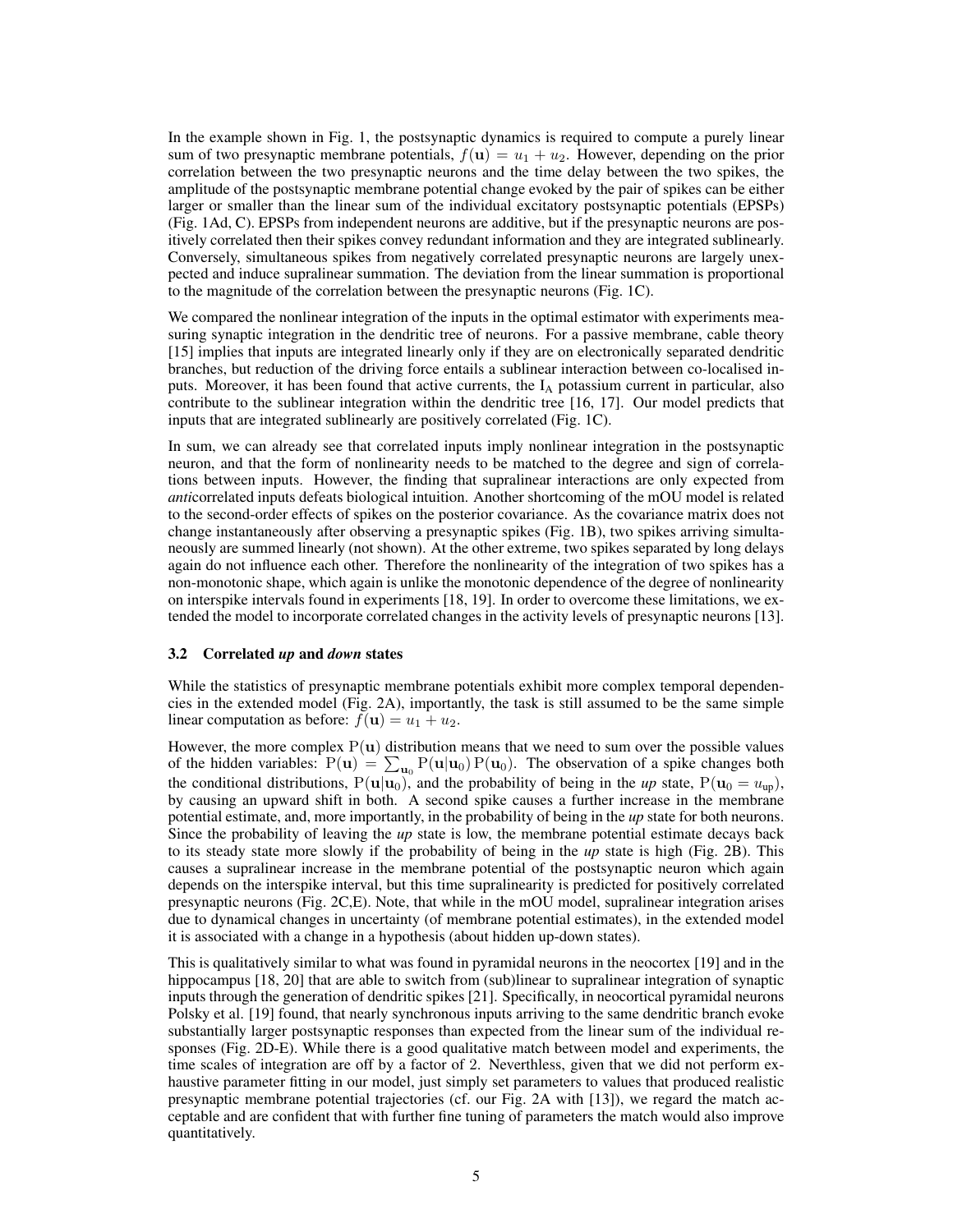

Figure 2: A: Example voltage traces and spikes from the modeled presynaptic neurons (black and red) with correlated *up* and *down* states. The green line indicates the value of the global *up*-*down* state variable. B: Inference in the model: The posterior probability of being in the *up* state (left) and the posterior mean of  $\sum_i u_i$  after observing two spikes (grey) from different neurons with  $\Delta t = 8$  ms latency. C: Supralinear summation in the switching mOU-NP model. D: Supralinear summation by dendritic spikes in a cortical pyramidal neuron. E: Peak amplitude of the response (red) and the linear sum (black squares) is shown for different delays in experiments (left) and the model (right). (D and left panel in E are reproduced from [19]).

#### 3.3 Nonlinear dendritic trees are necessary for purely linear computations

In the previous sections we demonstrated that optimal inference based on correlated spike trains requires nonlinear interaction within the postsynaptic neuron, and we showed that the dynamics of the optimal estimator is qualitatively similar to the dynamics of the somatic membrane potential of a postsynaptic neuron with nonlinear dendritic processing. In this section we will build a simplified model of dendritic signal processing and compare its performance directly to several alternative models (see below) on a purely linear task, for which the neuron needs to compute the sum of presynaptic membrane potentials:  $f(\mathbf{u}) = \sum_{i=1}^{10} u_i$ .

We model the *dendritic* estimator as a two-layer feed-forward network of simple units (Fig. 3A) that has been proposed to closely mimic the repertoire of input-output transformations achievable by active dendritic trees [22]. In this model, synaptic inputs impinge on units in the first layer, corresponding to dendritic branches, where nonlinear integration of inputs arriving to a dendritic branch is modeled by a sigmoidal input-output function, and the outputs of dendritic branch units are in turn summed linearly in the single (somatic) unit of the second layer. We trained the model to estimate *f* by changing the connection weights of the two layers corresponding to synaptic weights  $(w_{ji})$  and branch coupling strengths  $(\tilde{c}_j)$ , see Appendix, Fig. 3A).

We compared the performance of the dendritic estimator to four alternative models (Figure 3B):

- 1. The *linear estimator*, which is similar to the dendritic estimator except that the dendrites are linear.
- 2. The *independent estimator*, in which the individual synapses are independently optimal estimators of the corresponding presynaptic membrane potentials (Eq. 4) [11, 12], and the cell combines these estimates linearly. Note that the only difference between the independent estimator and the optimal estimator is the assumption implicit to the former that presynaptic cells are independent.
- 3. The *scaled independent estimator* still combines the synaptic potentials linearly, but the weights of each synapse are rescaled to partially correct for the wrong assumption of independence.
- 4. Finally, the *optimal estimator* is represented by the differential equations 11-12.

The performance of the different estimators were quantified by the estimation error normalized by the variance of the signal,  $\frac{\langle (\sum_i u_i - \tilde{v}_{\text{estimator}})^2 \rangle}{\text{var}[\sum_i u_i]}$ . Figure 3C shows the estimation error of the five different models in the case of 10 uniformly correlated presynaptic neurons. If the presynaptic neurons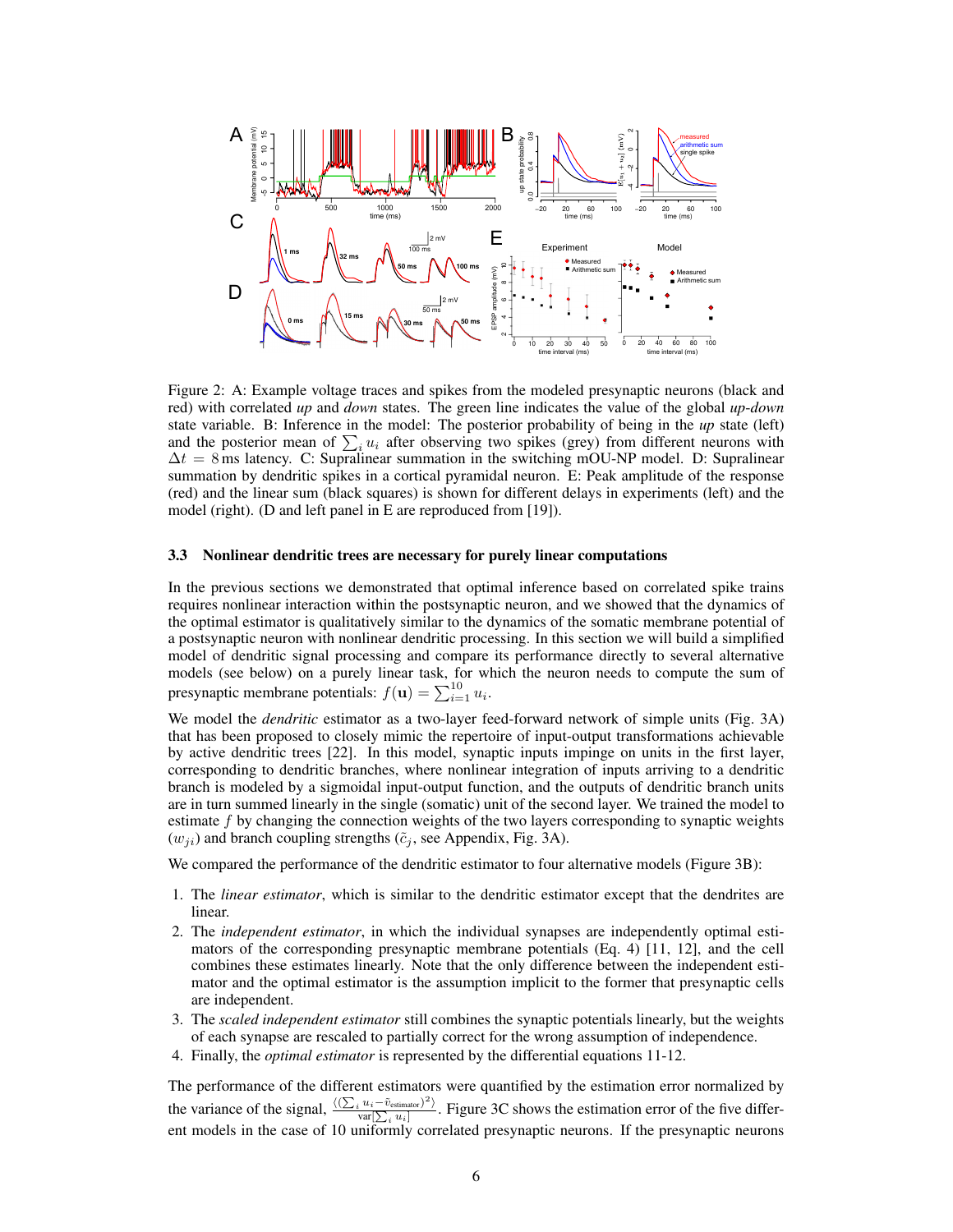

Figure 3: Performance of 5 different estimators are compared in the task of estimating  $f(\mathbf{u}) =$  $\nabla^N$  $i_1 u_i$ . A: Model of the dendritic estimator. B: Different estimators (see text for more details).  $\overline{C}$ : Estimation error, normalised with the variance of the signal. The number of presynaptic neurons were  $N = 10$ . Error bars show standard deviations.

were independent, all three estimators that used dynamical synapses ( $\tilde{v}_{ind}$ ,  $\tilde{v}_{sind}$  and  $\tilde{v}_{opt}$ ) were optimal, whereas the linear estimator had substantially larger error. Interestingly, the performance of the dendritic estimator (yellow) was nearly optimal even if the individual synapses were not optimal estimators for the corresponding presynaptic membrane potentials. In fact, adding depressing synapses to the dendritic model degraded its performance because the sublinear effect introduced by the saturation of the sigmoidal dendritic nonlinearity interfered with that implied by synaptic depression. When the correlation increased between the presynaptic neurons, the performance of the estimators assuming independence (black and orange) became severely suboptimal, whereas the dendritic estimator (yellow) remained closer to optimal.

Finally, in order to investigate the synaptic mechanisms underlying the remarkably high performance of the dendritic estimator, we trained a dendritic estimator on a task where the presynaptic neurons formed two groups. Neurons from different groups were independent or negatively correlated with each other,  $\text{cor}(u_i, u_k) = \{-0.6, -0.3, 0\}$ , while there were positive correlations between neurons from the same group,  $\text{cor}(u_i, u_j) = \{0.3, 0.6, 0.9\}$  (Fig. 4A). The postsynaptic neuron had two dendritic branches, each of them receiving input from each presynaptic neurons initially. After tuning synaptic weights and branch coupling strengths to minimize estimation error, and pruning synapses with weights below threshold, the model achieved near-optimal performance as before (Fig. 4C). More importantly, we found that the structure of the presynaptic correlations was reflected in the synaptic connection patterns on the dendritic branches: most neurons developed stable synaptic weights only on one of the two dendritic branches, and synapses originating from neurons within the same group tended to cluster on the same branch (Fig. 4B).

## 4 Discussion

In the present paper we introduced a normative framework to describe single neuron computation that sheds new light on nonlinear dendritic information processing. Following [12], we observe that spike-based communication causes information loss in the nervous system, and neurons must infer the variables relevant for the computation [23–25]. As a consequence of this spiking bottleneck, signal processing in single neurons can be conceptually divided into two parts: the inference of the relevant variables and the computation itself. When the presynaptic neurons are independent then synapses with short term plasticity can optimally solve the inference problem [12] and nonlinear processing in the dendrites is only for computation. However, neurons in a population are often tend to be correlated [5, 13] and so the postsynaptic neuron should combine spike trains from such correlated neurons in order to find the optimal estimate of its output. We demonstrated that the solution of this inference problem requires nonlinear interaction between synaptic inputs in the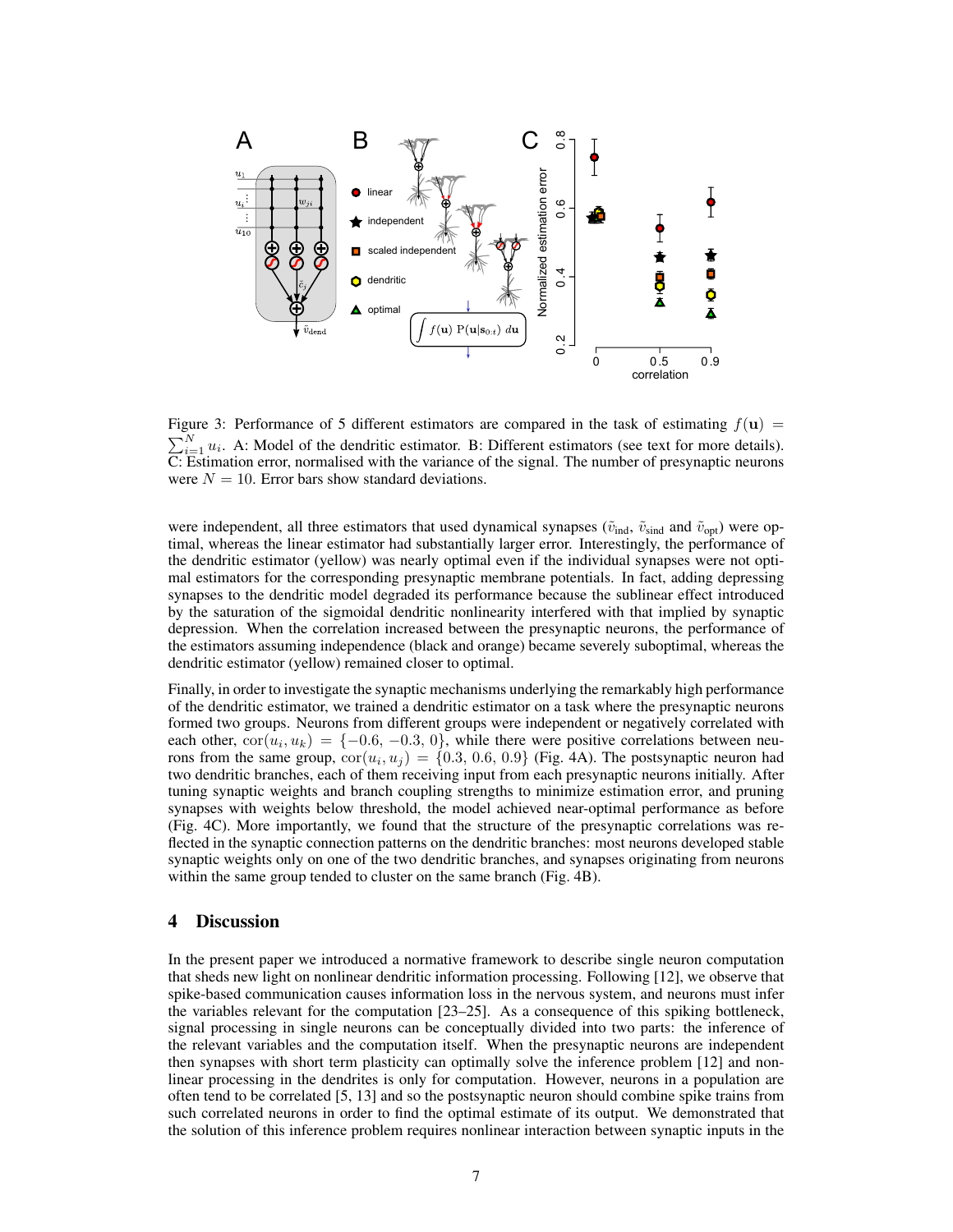

Figure 4: Synaptic connectivity reflects the correlation structure of the input. A: The presynaptic covariance matrix is block-diagonal, with two groups (neurons 1–4 and 5–8). Initially, each presynaptic neuron innervates both dendritic branches, and the weights, *w*, of the static synapses are then tuned to minimize estimation error. B: Synaptic weights after training, and pruning the weakest synapses. Columns corresponds to solutions of the error-minimization task with different presynaptic correlations and/or initial conditions, and rows are different synapses. The detailed connectivity patterns differ across solutions, but neurons from the same group usually all innervate the same dendritic branch. Below: fraction of neurons in each solution innervating 0, 1 or 2 branches. The height of the yellow (blue, green) bar indicates the proportion of presynaptic neurons innervating two (one, zero, respectively) branches of the postsynaptic neuron. C: After training, the nonlinear dendritic estimator performs close to optimal and much better than the linear neuron.

postsynaptic cell even if the computation itself is purely linear. Of course, actual neurons are usually faced with both problems: they will need to compute nonlinear functions of correlated inputs and thus their nonlinearities will serve both estimation and computation. In such cases our approach allows dissecting the respective contributions of active dendritic processing towards estimation and computation.

We demonstrated that the optimal estimator of the presynaptic membrane potentials can be closely approximated by a nonlinear dendritic tree where the connectivity from the presynaptic cells to the dendritic branches and the nonlinearities in the dendrites are tuned according to the dependency structure of the input. Our theory predicts that independent neurons will innervate distant dendritic domains, whereas neurons that have correlated membrane potentials will impinge on nearby dendritic locations, preferentially on the same dendritic branches, where synaptic integration in nonlinear [19, 26]. More specifically, the theory predicts sublinear integration between positively correlated neurons and supralinear integration through dendritic spiking between neurons with correlated changes in their activity levels. To directly test this prediction the membrane potentials of several neurons need to be recorded under naturalistic *in vivo* conditions [5, 13] and then the subcellular topography of their connectivity with a common postsynaptic target needs to be determined. Similar approaches have been used recently to characterize the connectivity between neurons with different receptive field properties *in vivo* [27, 28].

Our model suggests that the postsynaptic neuron should store information about the dependency structure of its presynaptic partners within its dendritic membrane. Online learning of this information based on the observed spiking patterns requires new, presumably non-associative forms of plasticity such as branch strength potentiation [29, 30] or activity-dependent structural plasticity [31].

#### Acknowledgments

We thank J-P Pfister for valuable insights and comments on earlier versions of the manuscript, and P Dayan, B Gutkin, and Sz Kali for useful discussions. This work has been supported by the Hun- ´ garian Scientific Research Fund (OTKA, grant number: 84471, BU) and the Welcome Trust (ML).